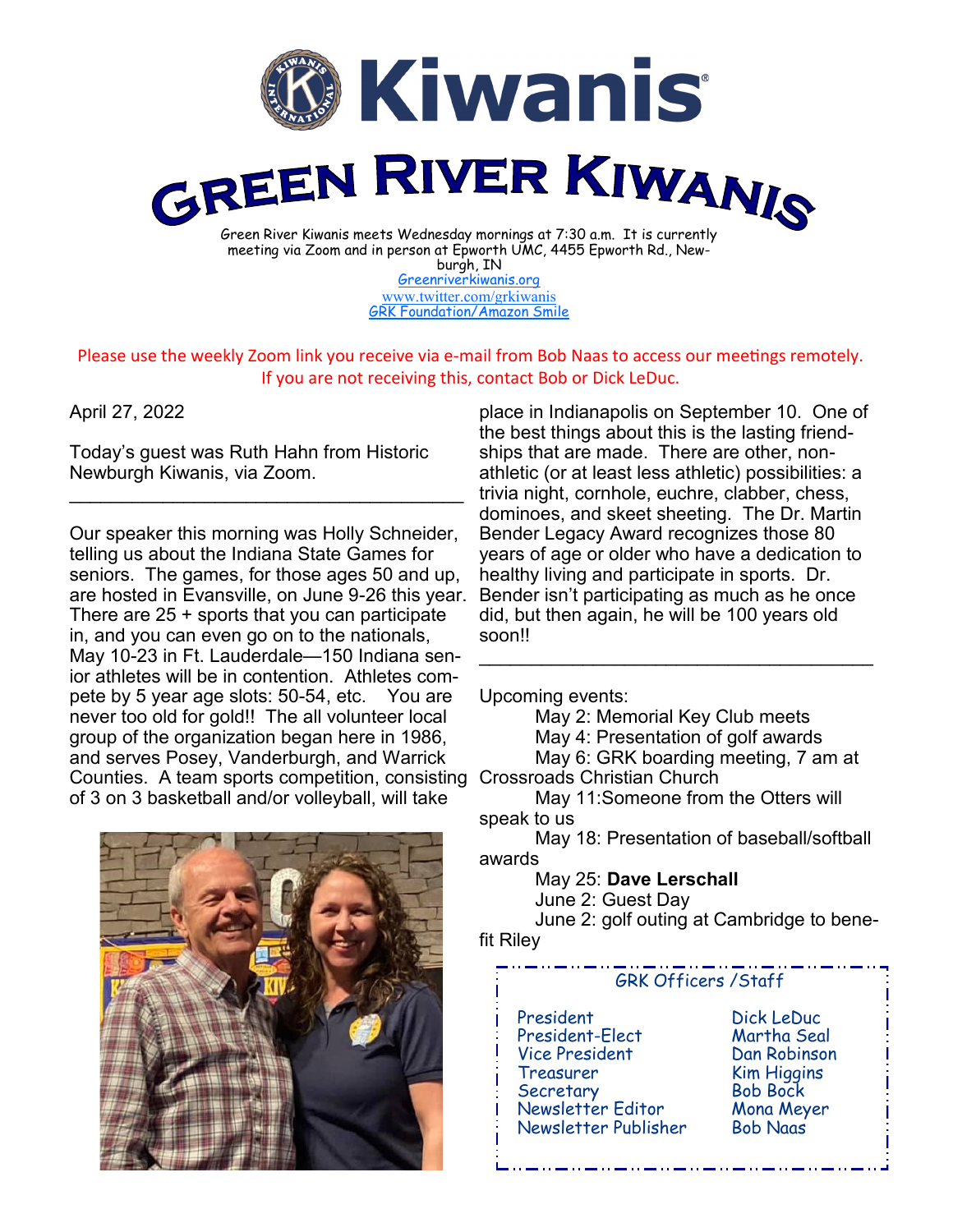Dinner night out will be on May 26, at the Copper House at 1430 W. Franklin St., at 6:00. If you are familiar with the Tin Man restaurant, this shoes. is in that location.

note: thank you for your support in our fund raising efforts. April 27 you gave us 35 excellent

\_\_\_\_\_\_\_\_\_\_\_\_\_\_\_\_\_\_\_\_\_\_\_\_\_\_\_\_\_\_\_\_\_\_\_\_\_\_



Slate of GRK officers for the 2022-2023 Kiwanis year—the election will be held May 11.

| President                                  | <b>Martha Seal</b>    |
|--------------------------------------------|-----------------------|
| <b>President Elect</b>                     | <b>Dan Robinson</b>   |
| <b>Vice President</b>                      | <b>Sylvia DeVault</b> |
| Secretary                                  | <b>Bob Bock</b>       |
| Treasurer                                  | <b>Kim Higgins</b>    |
| Members of the board will be Sig Labhart,  |                       |
| Braden Taylor, Jack Arney, and Susan DeHa- |                       |
| ven.                                       |                       |
|                                            |                       |

Congratulations to **Bob Bock** and **Kim Higgins**, who received recognition as distinguished secretary and treasurer, respectively!

\_\_\_\_\_\_\_\_\_\_\_\_\_\_\_\_\_\_\_\_\_\_\_\_\_\_\_\_\_\_\_\_\_\_\_\_\_\_

Ruth Hahn provided me with this information about the shoe project discussed last week. Her club started this project during the Kiwanis year Oct 2015-Sept 2016. Funds2orgs works with Micro-Entrepreneurs which are small business owners in developing nations. They use

the gently worn, used and new shoes to help themselves out of



poverty. The shoes are purchased by microenterprise distributors (similar to wholesalers) in developing countries and then sold to individual business owners who sell the shoes in retail settings and at a profit. They use these funds to feed, clothe and house their families. Shoes are the primary mode of transportation in developing nations. They are a necessity because people walk almost everywhere. Think about it the next time you're driving to school, band or work. 600 Million shoes is the average number of shoes that are disposed of annually in the United States alone. She added this personal

Thought of the week, courtesy of **Walt Lewis**:



Other news from Historic Newburgh (both would be great interclub opportunities:

May 5 Tom Lonnberg, Chief Curator and Curator of History at the Evansville Museum will speak; meeting will be held in the Kiwanis building

May 12 the club will meet in the library to tour the special NASA exhibit

NEXT WEEK: Golf Awards